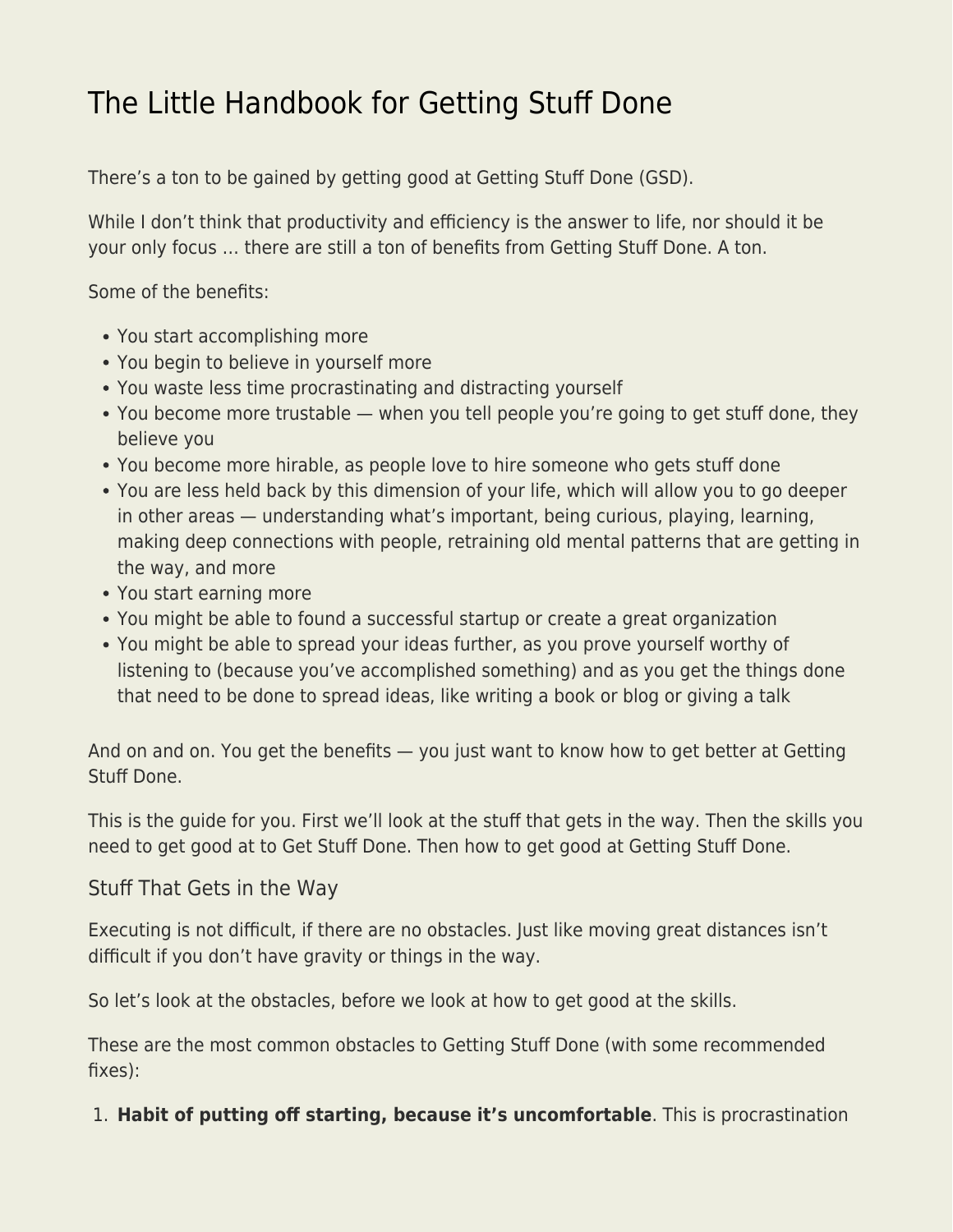— you putt off starting a task because it's hard or you're feeling overwhelmed or uncertain about the task. The fix is to make the start as small as possible, create conditions that make you more likely to start, and then to practice starting over and over until you get good.

- 2. **The switching habit**. Maybe you get started, but then constantly switch to other tasks. This is for the same reasons as procrastination — discomfort and uncertainty make you want to do something else, so you go to an easier task or your favorite distractions. Switching, switching, switching, leads to a lack of focus and constant busyness. The fix: create focus sessions, where you practice staying focused on one task for a short period of time (10 minutes, 15 minutes, etc.) until you get better at staying, at least for a little while.
- 3. **Perfectionism**. You put off starting (or finishing) because conditions aren't perfect, or the work isn't perfect. For example, you want to start a blog but can't until you find the perfect platform, perfect theme, perfect schedule, and have all the time you want, a list of great ideas, and a perfect understanding of how to be a great blogger. Good luck with that! Or you write a blog post or article but don't publish it because it's not perfect yet (hint: you're just experiencing uncertainty). The fix: commit to starting imperfectly, just starting even if things are messy, creating that shitty first draft, and cleaning things up later. You might need some accountability to commit to this.
- 4. **Other people**. Other people frustrate you, holding things up with their delays, making things more complicated, complaining, messing things up, being irritating. In truth, it can be hard to get things done when you rely on other people. But this is often a rationalization. The fix: take complete responsibility for your part, get good at doing your part, and step into a bigger leadership role where you help the whole team succeed, stretching yourself to be positive and whole-hearted with other people despite their shortcomings.
- 5. **Distractions & interruptions**. You get pulled away by constant distractions and interruptions. Some of those are under your control, others aren't. The fix: create focus sessions of distraction-free time, where you turn off the Internet or get a site blocker and commit to just focusing on one thing for a short while. Talk to others about interruptions during this time (tell them if you have headphones on, they shouldn't interrupt you). Turn off notifications during this time (it might only be for 20 minutes at a time). Finally, practice dealing with interruptions (that you can't control) by letting go of what you were doing, turning mindfully and gratefully to the person interrupting you and giving them your full attention, then returning to your task and giving it your full attention again. This takes practice.
- 6. **Being tired**. You're tired, hungry, low on energy, frustrated, lonely. These kinds of difficulties can make it hard to focus and get things done. Fix: Recognize when you're in one of these states, and do what you need to get recharged (a short nap, walk, or meditation might help). Or do tasks that don't require great energy and focus (answering emails, doing routine admin tasks, etc.). If it's a long-term problem, fix your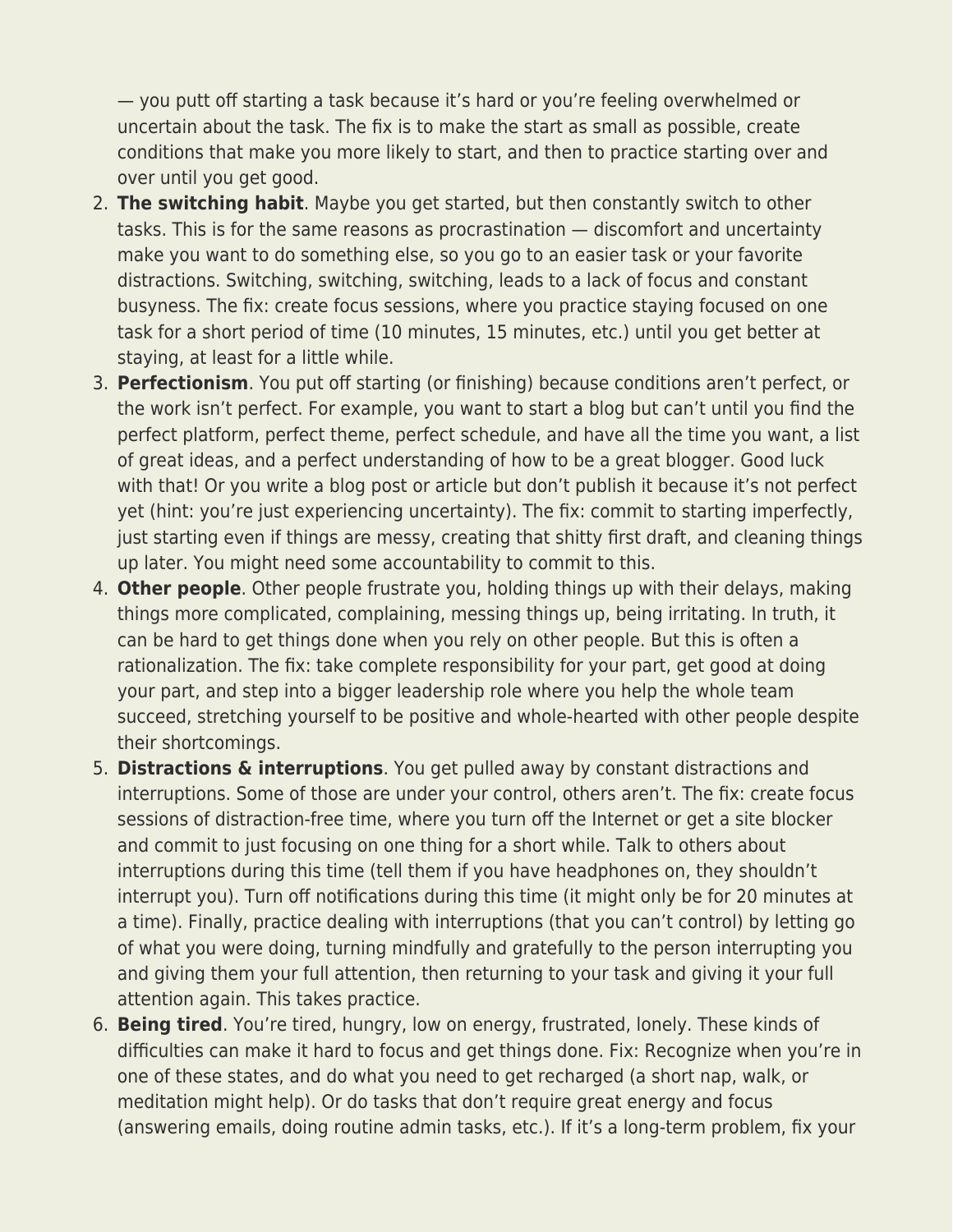sleep and eating.

7. **Fear, uncertainty, feeling overwhelmed & self-doubt**. Lying at the heart of most of the obstacles above are these mental conditions — fear and uncertainty, which are really the same thing. Fix: Getting good at staying in fear and uncertainty without needing to shut down, run, avoid, get in control or lash out (the usual responses), is a key skill. More on this below.

This might feel like an overwhelming list of obstacles. But the fixes are relatively simple, and I'll talk more about how to put together a simple program for getting good at overcoming these obstacles, and getting good at Getting Stuff Done in the process.

First, let's look more at the skills you want to get better at.

## 10 Skills to Get Good At

With our list of obstacles, we started to come up with some fixes ... and they mostly have to do with skills that we want to get better at. Let's look at those here:

- 1. **Picking one important thing (prioritization)**. If you focus on important tasks a majority of the time, you'll be getting stuff done. If you focus on getting the small stuff done but not the big stuff, or switch between tasks all the time, you'll be less effective. It's useful to pick one important thing to focus on at a time, learning over time what tasks and projects are of higher value to you than others. Is answering this email more important than writing that article? What would move the needle more, for your career, your team, your happiness and health?
- 2. **Starting**. Procrastination is one of the most common obstacles to Getting Stuff Done … so if we get good at starting, we'll have conquered a huge obstacle. Starting is best done by focusing on the smallest first step, and practicing just launching into that. When I wanted to form the habit of running, I focused on just getting my shoes on and getting out the door. An art teacher I know tells students to just focus on getting the pencil to paper. Meditation teachers say to just get your butt on the cushion. Pick the tiniest first step, and launch into it.
- 3. **Focus sessions**. Switching to other things is also very common, so I've found huge value in focus sessions (also called the Pomodoro method by some). Basically, you pick a short interval (10 minutes, 15, 20, or 25) and practice focusing on one task during that session, until the timer goes off. Then take a break, and try another focus session. I recommend just doing a couple focus sessions a day for a week, and expand from there.
- 4. **Managing task list**. Choosing a todo program, finding the perfect system for it, and managing all your tasks and projects … it can be overwhelming. I know a lot of people who don't even bother. But it's a great skill for keeping yourself focused and Getting Stuff Done, and if you keep it simple, it doesn't have to be overwhelming. I recommend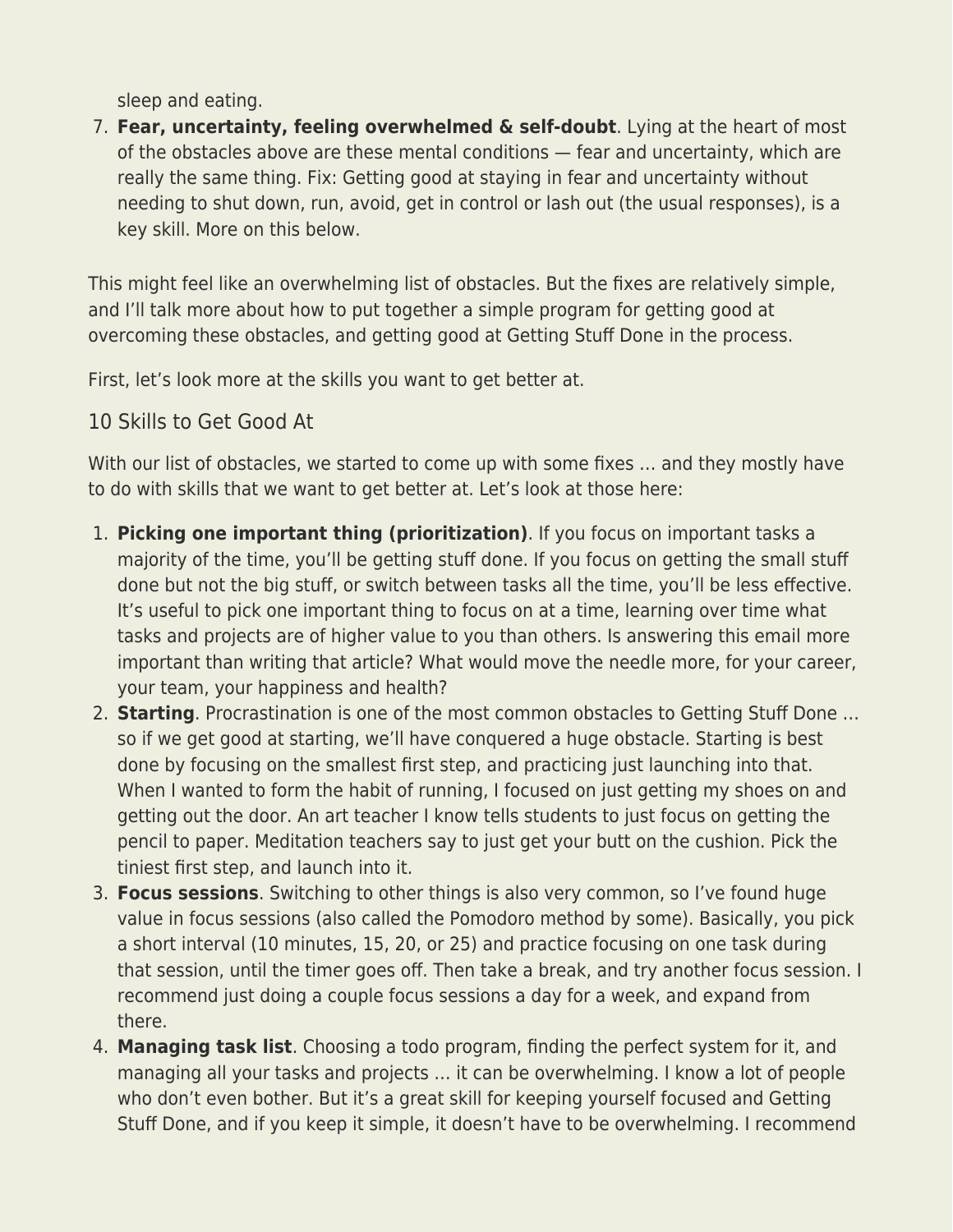picking just a simple todo program (lately I've been using [Todoist](https://todoist.com/), but I switch every now and then) and not overthinking it. The real skill is throwing all your tasks into your todo program (into the Inbox), and every day just picking a few tasks to focus on — I recommend 3 important tasks and 3 smaller ones per day. Your exact number will vary on how long you work, how hard the tasks are, how fast you are, etc. Once you have your tasks picked for the day, simply pick the first one and do a focus session with that task. It might take several focus sessions to get a task done.

- 5. **Shitty first draft**. Perfectionism gets in the way of Getting Stuff Done. So adopt the attitude of the [Shitty First Draft,](https://www.goodreads.com/quotes/40088-perfectionism-is-the-voice-of-the-oppressor-the-enemy-of) not worrying about perfection but just getting it out. Then go back and revise. But don't overthink it, just focus on doing.
- 6. **Being in uncertainty**. There will be fear, uncertainty and discomfort in all of your work, and it's a great skill to learn to be in uncertainty without running, avoiding, complaining, lashing out, hiding. The practice is to notice when you're in uncertainty, when you're feeling insecurity … and to just stop and be with it. Notice how it feels, physically, and be present with the feeling. Be gentle with the feeling, even friendly with it. Notice that you're OK even when you're in uncertainty and discomfort, and find gratitude for being in this moment. Love it just as it is, even with the feeling of insecurity. It takes practice!
- 7. **Stepping back into the big picture**. It's one thing to be deeply focused on a task, but it's another to step back and taking a look at the overall picture. I advocate doing that at the beginning and end of each day (a morning planning session and a brief evening review of your day) but also checking in during the day with how things are going and how you might need to adjust your plan and refocus yourself. We all get distracted, interrupted, waylaid by unforeseen difficulties. And those are all fine, if we can refocus ourselves as needed.
- 8. **Taking full responsibility & leadership**. This would be more of an advanced practice, but taking full responsibility means not blaming others for your difficulties in getting things done. Recognizing the obstacles but taking responsibility for finding a way, or accepting what needs to be accepted, or recognizing your part in the dynamic you've created. Taking leadership is taking responsibility for creating a better dynamic, creating structure if needed, even if you are the subordinate or not the official leader of the team.
- 9. **Communicating**. Another advanced skill this is about communicating clearly and honestly, so that everyone is clear on responsibilities and boundaries and consequences of not honoring those responsibilities and boundaries. This kind of communication is leadership and structure, that helps everyone function better.
- 10. **Creating structure**. I do not advocate rigid structure and overplanning. It's not conducive to Getting Stuff Done, and rigidly planned days are just a fantasy anyway. Instead, having a minimal structure is good: how will you start your day so that you'll work on the important stuff? How will you do your focus sessions so you won't be too distracted? How will you review your day so that you'll learn from what happened? How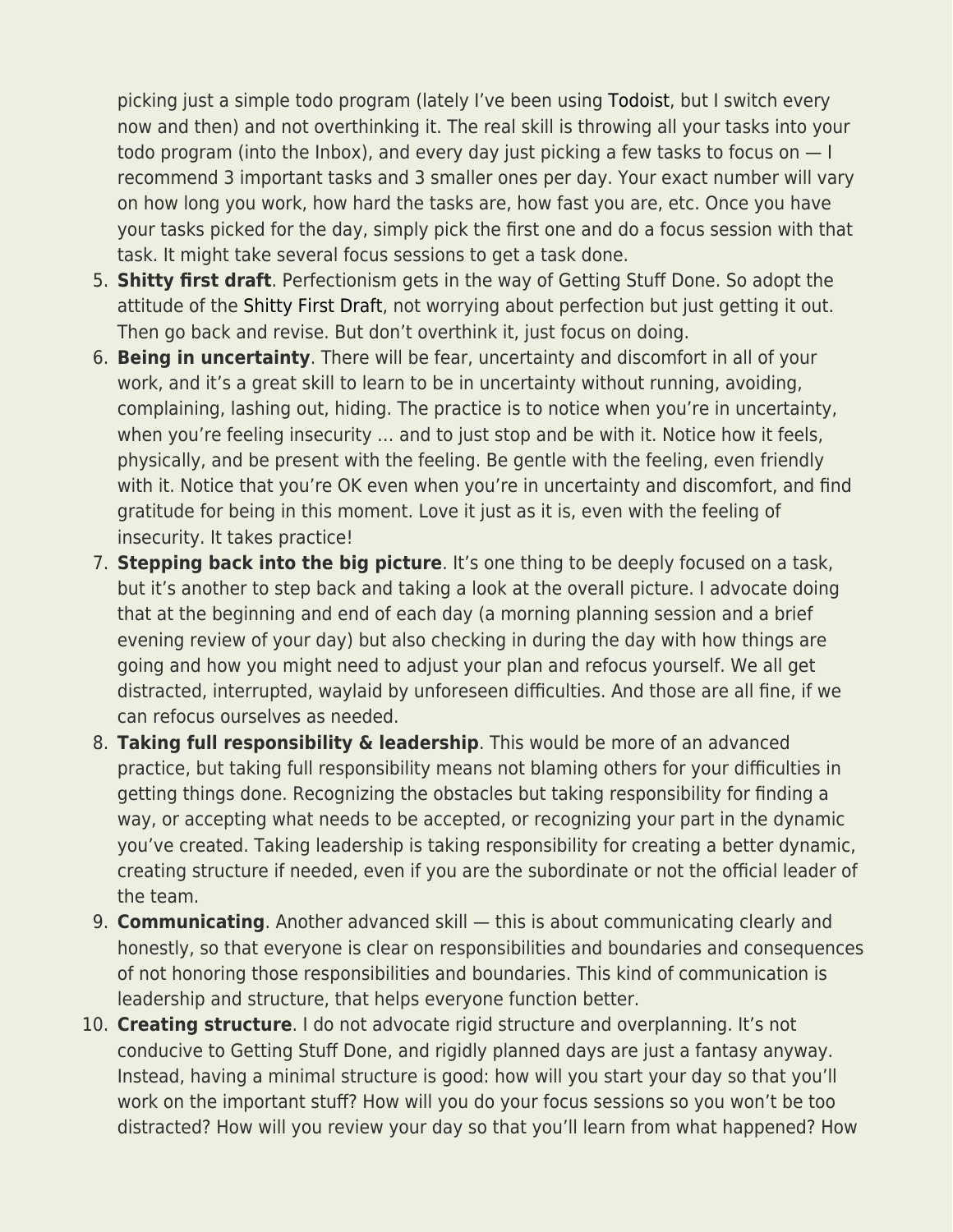will you create accountability? When will you get email done, and have meetings? Some simple answers to these kinds of questions helps you create structure. But don't worry about getting structure perfect — if you have reviews, you can adjust and get better at creating structure over time.

It might feel overwhelming that there are 10 skills on this list — but you don't have to get good at all of them at the same time. I would focus on the first four first, then expand slowly to practicing the others.

### A Simple Program to Get Good at GSD

With all of the above in mind, let's simplify things and create a five-step program for getting good at Getting Things Done:

- 1. **Create a daily practice structure**. Have a simple plan for practicing Getting Things Done  $-1$ ) a morning prioritization session; 2) a couple of daily focus sessions; 3) uncertainty meditation when you're feeling fear, doubt, uncertainty and discomfort; and 4) a review at the end of the day to iterate and improve. Give this plan to someone else, and commit to reporting to them every day for a week. Then commit to updating them weekly after that, telling them your successes, obstacles and how you'll adjust for the coming week. This daily structure plus accountability will help you get better over the coming weeks.
- 2. **A morning task list session**. This is part of your daily practice structure mentioned above, as are all of the items below. Basically, just spend 5-10 minutes going over your task list, and picking the tasks you want to focus on today. Keep it short, so you aren't tempted to skip it. Look over what tasks are on your list, and move 3 important tasks and 3 admin tasks to your Today list (or whatever number works for you). This is the time to check your calendar to see if there are any appointments to account for. Basically, it's a short planning and prioritization session, so you know what to focus on for today. **Related skill**: add things to your task list and calendar when you think of them!
- 3. **Focus sessions**. Use this to tackle the items on your Today list. Three important tasks on your today list? Pick the first one first (no putting it off!), and do a focus session with it. It might be a tough task, so just do 10-20 minutes of the task, as tiny a start as you can. In this way, you're practicing starting and staying focused. Take a break when your timer goes off (after 15 minutes, let's say), walk around, stretch. Then do another focus session, finishing the task if you can, or moving on to the next one if you are done with the first task. You can do the same kind of thing for less important tasks — a focus session for processing your email inbox or paying bills, for example.
- 4. **Uncertainty meditation**. This is a bit trickier to remember, but I believe you can do it if you put a visual reminder around you (like a little note to yourself) … basically, any